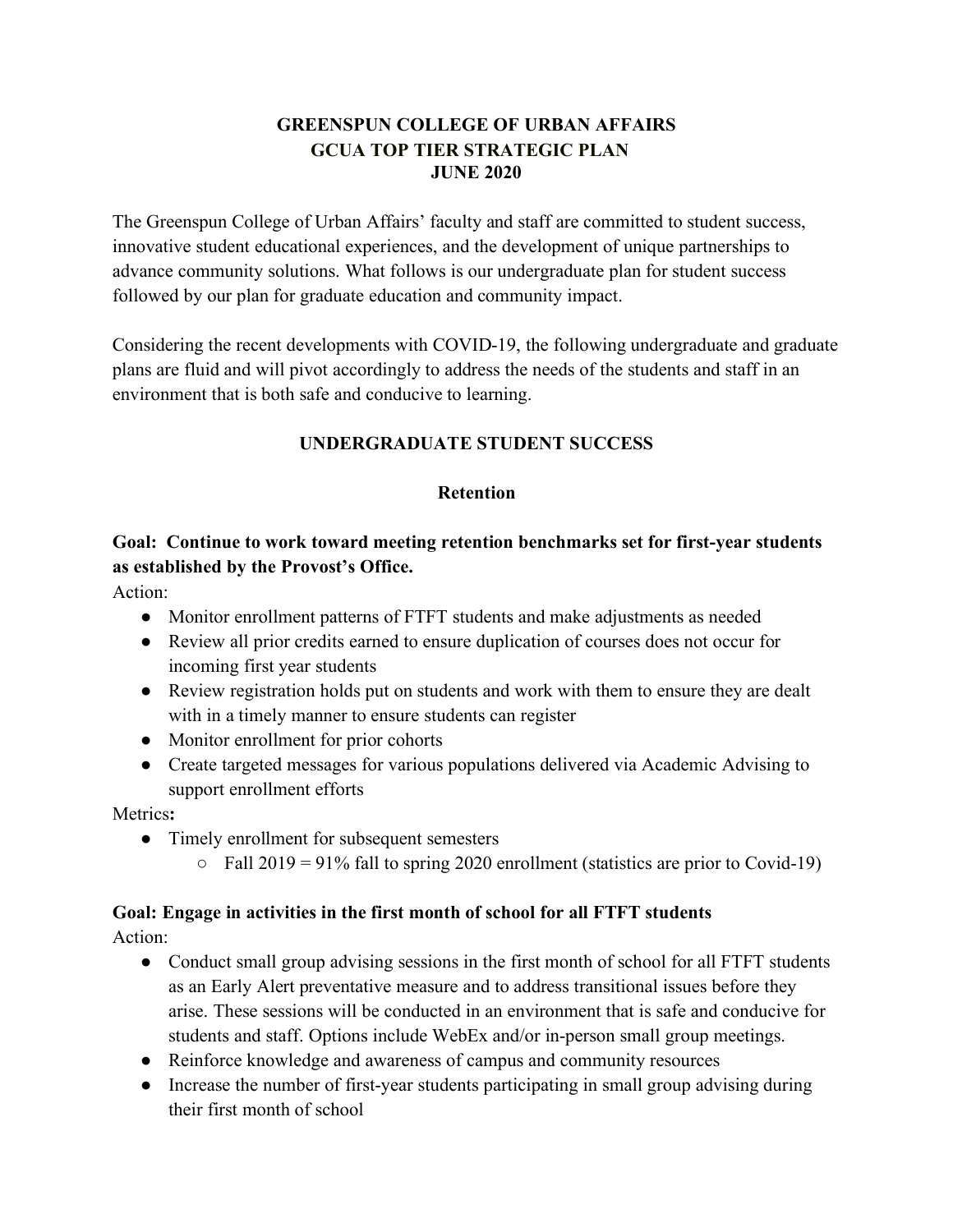● Respond to and address issues with Early Alerts before or as they arise.

Metrics**:** Decreased number of Early Alerts

Measure the number of Early Alerts for incoming students who participated in small group advising vs those who do not.

- $\circ$  Fall 2019 = 17% of 2019 FTFT cohort had an Early Alert
	- Only 6% of students who attended small group advising in the first month of school received an Early Alert

# **Co-Curricular/Student Engagement**

## **Goal: Prepare students for post-graduation opportunities**

Action:

- Partner with GCUA Alumni Association to develop student mentoring opportunities
- Partnering with academic units in the college and Career Services to host career related events
- Redesign curriculum in key courses (GSC 100/300) to provide experiential activities and a knowledge of workforce adaptability that help students create a stronger understanding of course material and real-world problems and solutions
- Further build on incorporating transferable skills into the curriculum across the college
- Review data as provided by Career Services regarding the placement of graduates

## Metrics<sup>.</sup>

- Establishing an Alumni Mentoring database
- Conducting targeted career related programing
- Curriculum changes made that demonstrate a more real-world connection between the discipline and urban issues

# **Graduation**

# **Goal: Create more efficiency in graduation processing**

Action

- Increase the efficiency of processing graduation applications by reviewing degree audits at key points throughout a student's academic career to minimize errors
- Timely messaging and communication with students via the Advising Center and key courses in each discipline on when and how to apply for graduation
- Process 100% of submitted graduation applications prior to the final semester of enrollment to ensure students have ample time to complete outstanding requirements

Metrics<sup>.</sup>

● Applications processed and appropriate outreach to students is completed prior to the start of their final semester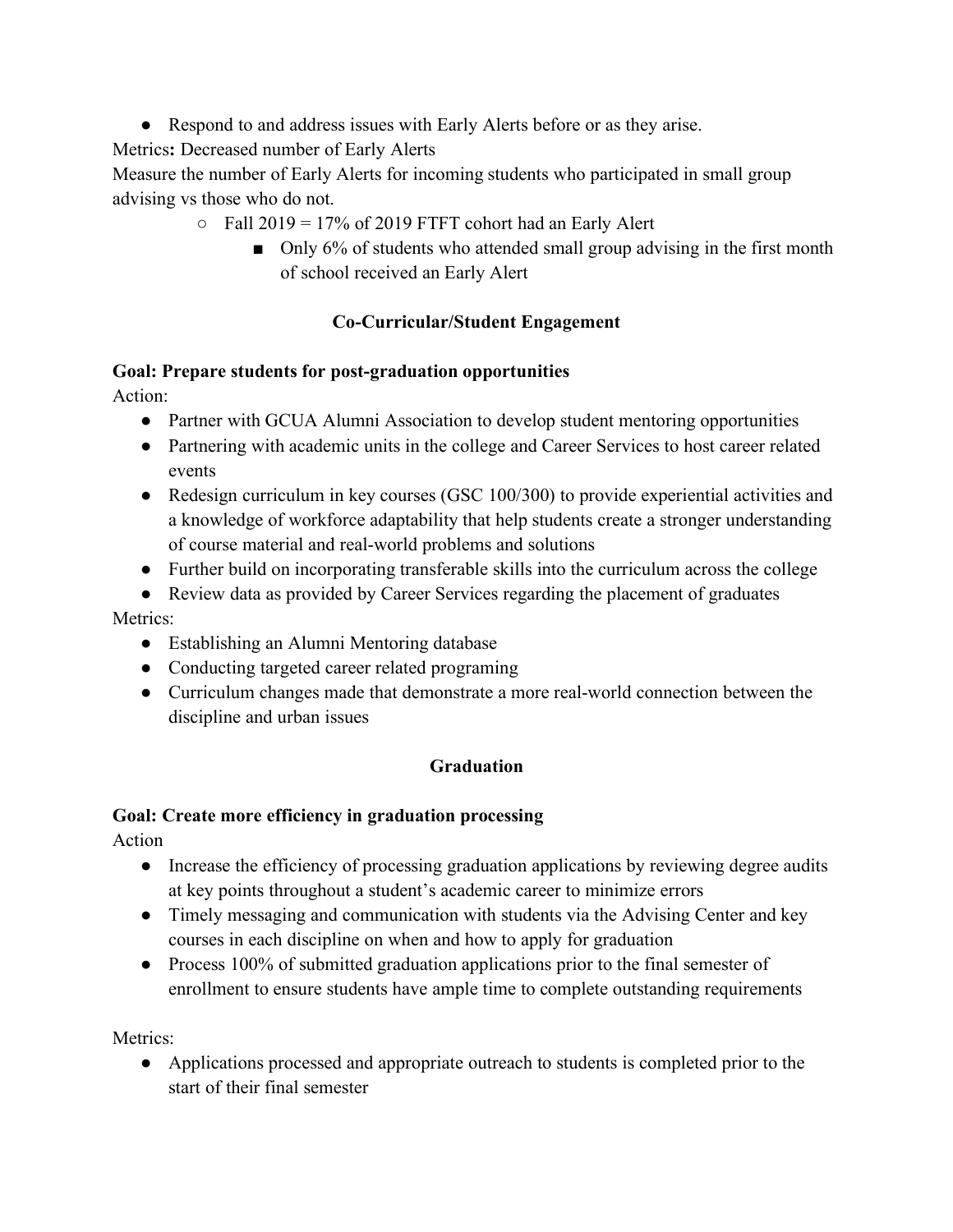# **Goal: Work to support student graduation rates by improving accuracy of information shared across multiple platforms**

Action:

- Review 4, 5, and 6-year graduation plans within the college
- Academic units will submit curriculum updates to ensure the catalog and degree audits accurately reflect program requirements
- Target outreach to populations close to graduation

Metrics:

- Accurate information across platforms (e.g., MyUNLV, catalog and degree audits)
- Increase number of graduates relative to the number of students admitted and enrolled in the college

## **GRADUATE EDUCATION, RESEARCH, AND COMMUNITY ENGAGEMENT**

The Greenspun College of Urban Affairs is proud of its accomplishments to date and looks forward to continued momentum regarding research and engagement initiatives. Relative to research expenditures, contract and grant activity, the College has experienced growth and looks forward to continued development.

The Greenspun College of Urban Affairs is proud to house several doctoral degrees. Moving forward, the following are worthy of note:

We anticipate growth in the areas of post-doc opportunities within the next five years due to a \$5 million-dollar gift to fund the Lincy Endowed Chair of Urban Affairs as well as faculty, student and post-doc research.

Within the past 5 years, the number of Public Affairs PhD students matriculating has demonstrated continued interest in the program

We have also added two doctoral programs within the past 5 years:

- A PhD in Criminology and Criminal Justice, which has experienced steady growth
- A DPP in Public Policy, which demonstrated strong inaugural enrollment and continues to trend with strong continued enrollment

Whereas the College proudly houses numerous Master's and certificate programs, we share two recent updates:

- Our newer MA in Urban Leadership has demonstrated strong matriculation
- The Emergency and Crisis Management (ECEM) MS degree is now housed in the Department of Criminal Justice and has recently revamped its curriculum. Current program numbers demonstrate strong interest in the program.